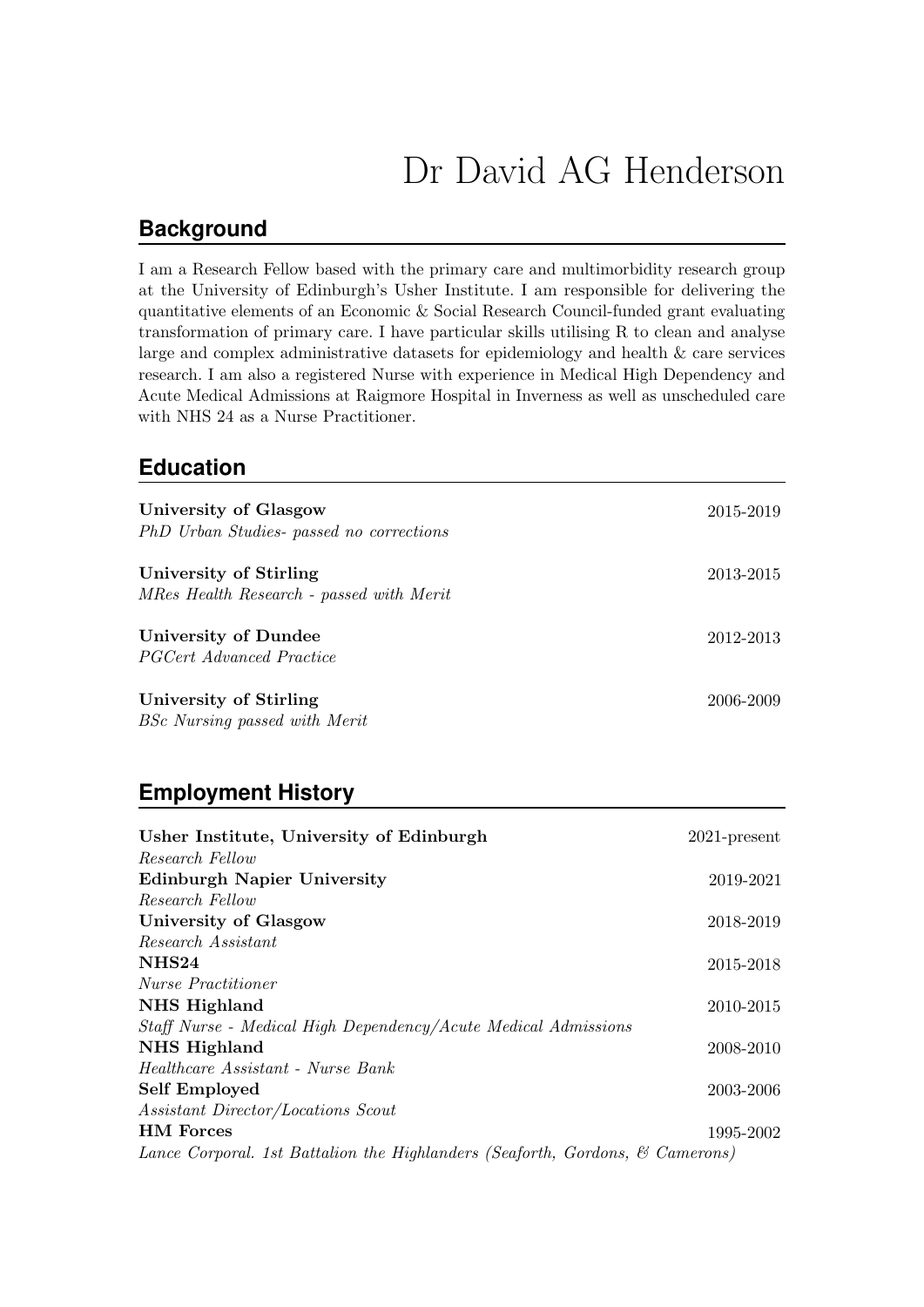# **Publications**

First/last and/or corresponding author

- Wöllenstein, L., Cuthill F., Henderson, D. (submitted) An evidence synthesis on the effectiveness of homelessness prevention strategies for the MEH population. International Journal of Homelessness
- MacRae, C., **Henderson, D.** [joint first & corresponding author], Mercer, SW., Burton, J., De Souza, N., Grill, P., Marwick, C., Guthrie, B. (2021) Excessive polypharmacy and potentially inappropriate prescribing in 147 care-homes: crosssectional study. BJGP Open. <https://doi.org/10.3399/BJGPO.2021.0167>
- Henderson, D., Atherton, I., McCowan, C., Mercer, SW., Bailey, N. (2021) Linkage of national health and social care data: a cross-sectional study of multimorbidity and social care use in people aged over 65 years in Scotland. Age & Ageing 50(1). <https://doi.org/10.1093/ageing/afaa134>
- MacRae, C., Mercer, SW., Guthrie, B., Henderson, D. (2021) Comorbidity in chronic kidney disease: a large cross-sectional study of prevalence in Scottish primary care. British Journal of General Practice 71(704). [https://doi.org/10.](https://doi.org/10.3399/bjgp20X714125) [3399/bjgp20X714125](https://doi.org/10.3399/bjgp20X714125)
- Henderson, D., Burton, J., Lynch, E., Clark, D., Rintol, J., Bailey, N. (2019) Data Resource Profile: The Scottish Social Care Survey (SCS) and the Scottish Care Home Census (SCHC). International Journal of Population Data Science 4(1). [https://](https://dx.doi.org/10.23889/ijpds.v4i1.1108) [dx.doi.org/10.23889/ijpds.v4i1.1108](https://dx.doi.org/10.23889/ijpds.v4i1.1108)

Other academic publications

- Johnston, L., Hockley, J., Henderson, D., Shenkin, S. (submitted). Developing a care home data platform in Scotland: a mixed methods study of dta routinely collected in care homes. Age & Ageing
- Donaghy, E., Huang, H., Henderson, D., Wang, H., Guthrie, B., Thompson, A., Mercer, S. (submitted). Primary care transformation in Scotland: qualitative evaluation of the views of national senior stakeholders and cluster quality leads. British Journal of General Practice.
- Stewart, E., Donaghy, E., Guthrie, B., Henderson, D., Huang, H., Pickersgill, M., Wang, HHX., Mercer, SW. (in print). Transforming Primary Care in Scotland: A critical analysis of policy. British Journal of General Practice.
- Huang, H., Donaghy, E., Henderson, D., Wang, H., Mercer, SW. (submitted) Using self-determination theory in research and evaluation in primary care. Health Expectations
- Mercer SW., Lunan, CJ., MacRae C., Henderson, D., Fitzpatrick B., Gillies J., Guthrie B., Reilly J. (submitted) Half a century of the inverse care law: a comparison of general practitioner job satisfaction and patient satisfaction in deprived and affluent areas of Scotland at national level. Scottish Medical Journal
- Mercer, SW., Henderson, D., Huang, H., Stewart, E., Guthrie, B., Wang, H. (2021) Integration of health and social care - necessary but challenging for all. British Journal of General Practice. <https://doi.org/10.3399/bjgp21X717101>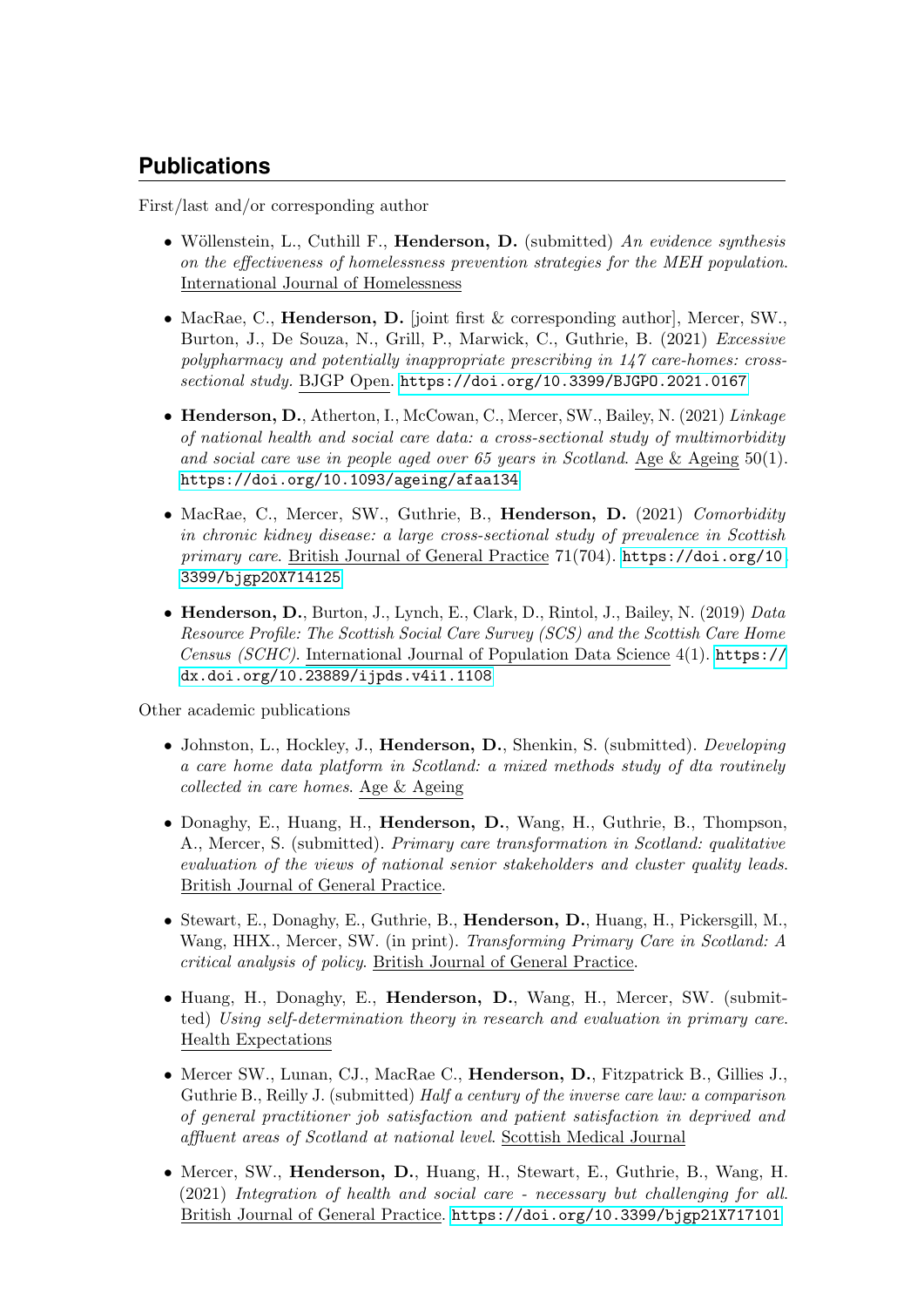- Comas-Herrera, A., Zalaka´ın, J., Lemmon, E., Henderson, D., Litwin, C., Hsu, AT., Schmidt, AE., Arling G., Kruse, F., Fernández, JL. (2020) Mortality associated with COVID-19 in care homes: international evidence. International long-term care policy network. Available: [https://ltccovid.org/2020/04/12/mortality-associated-with-covid-19-o](https://ltccovid.org/2020/04/12/mortality-associated-with-covid-19-outbreaks-in-care-homes-early-international-evidence/)utbreaks[in-care-homes-early-international-evidence/](https://ltccovid.org/2020/04/12/mortality-associated-with-covid-19-outbreaks-in-care-homes-early-international-evidence/)
- Bell, D., Comas-Herrera, A., Henderson, D., Jones, S., Lemmon, E., Moro, M., Murphy, S., O'Reilly, D., Patrignani, P. (2020) COVID-19 mortality and long-term care: a UK comparison. International long-term care policy network. Available: [https://ltccovid.org/2020/08/28/covid-19-mortality-and-long-term-car](https://ltccovid.org/2020/08/28/covid-19-mortality-and-long-term-care-a-uk-comparison/)e[a-uk-comparison/](https://ltccovid.org/2020/08/28/covid-19-mortality-and-long-term-care-a-uk-comparison/)
- Bell, D., Henderson, D., Lemmon, E., Moro, M. (2020) Deaths in Scottish care homes and COVID-19. International long-term care policy network. Available: [https://ltccovid.org/wp-content/uploads/2020/12/Deaths-in-Scottish-c](https://ltccovid.org/wp-content/uploads/2020/12/Deaths-in-Scottish-care-homes-up-to-3rd-June-corrected-1.pdf)are[homes-up-to-3rd-June-corrected-1.pdf](https://ltccovid.org/wp-content/uploads/2020/12/Deaths-in-Scottish-care-homes-up-to-3rd-June-corrected-1.pdf)

Conference Proceedings

- Henderson, D., Bailey, N., McCowan, C., Mercer, S. (2018) Validation of the Scottish Social Care Survey using data from Renfrewshire Council. International Journal of Population Data Science 3(2) [https://doi.org/10.23889](https://doi.org/10.23889/ijpds.v3i2.471)/ [ijpds.v3i2.471](https://doi.org/10.23889/ijpds.v3i2.471)
- Henderson, D., Bailey, N., McCowan, C., Mercer, S. (2018) Multimorbidity and access to social Care: exploiting emerging administrative data sources in Scotland. International Journal of Population Data Science 3(4) [https://doi.org/10.](https://doi.org/10.23889/ijpds.v3i4.727) [23889/ijpds.v3i4.727](https://doi.org/10.23889/ijpds.v3i4.727)
- Henderson, D. (2017) In adults with multimorbidity, does the provision of social care services have an effect on the use of primary care and secondary care health services? International Journal of Population Data Science 1(1). [https:](https://doi.org/10.23889/ijpds.v1i1.136) [//doi.org/10.23889/ijpds.v1i1.136](https://doi.org/10.23889/ijpds.v1i1.136)

## **Grants**

Co-investigator

• Tweed, E., Craig, P., Mayor, C., Henderson, D., Brown, D., Allik, M., Pell, J., Watson, N., Meier, P. (2021) Unlocking data to inform public health policy and practice: decision-maker perspectives on the use of cross-sectoral data as part of a whole-systems approach. National Institute for Health Research. ref:NIHR133585. £147,893.60

<https://dev.fundingawards.nihr.ac.uk/award/NIHR133585>

• Blane, D., Henderson, D., Lunan, C., Mercer, SW. (2021) Responses to the Inverse Care Law in Scotland. The Health Foundation. ref: 2746270 £98,925 [https://www.](https://www.health.org.uk/funding-and-partnerships/programmes/responses-to-the-inverse-care-law-in-scotland-over-the-last-20-years) [health.org.uk/funding-and-partnerships/programmes/responses-to-the-i](https://www.health.org.uk/funding-and-partnerships/programmes/responses-to-the-inverse-care-law-in-scotland-over-the-last-20-years)nverse[care-law-in-scotland-over-the-last-20-years](https://www.health.org.uk/funding-and-partnerships/programmes/responses-to-the-inverse-care-law-in-scotland-over-the-last-20-years)

PhD funding

• Henderson, D. Multimorbidity and social care: exploiting emerging data sources in Scotland (2015). Economic & Social Research Council.